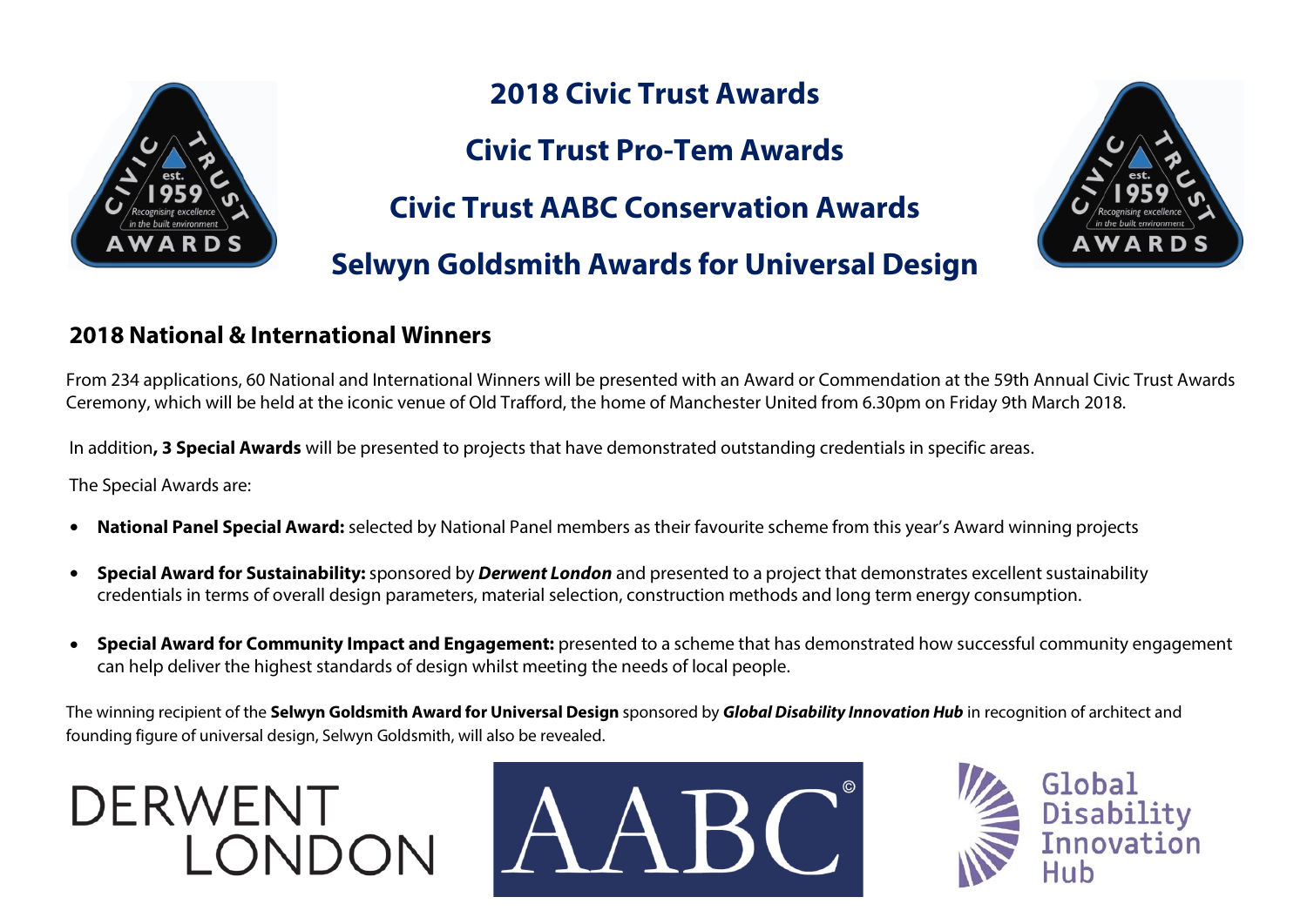# **2018 Civic Trust Awards**

| <b>Title</b>                                            | <b>Local Authority</b>  | <b>Region</b>         | <b>Applicant/Architect</b>                               |
|---------------------------------------------------------|-------------------------|-----------------------|----------------------------------------------------------|
| AUB Design Studios & Workshops                          | Poole                   | South West            | Design Engine Architects                                 |
| <b>Barretts Grove</b>                                   | Hackney                 | <b>Greater London</b> | Group work + Amin Taha Architects                        |
| <b>Belarusian Memorial Chapel</b>                       | City of London          | Greater London        | <b>Spheron Architects</b>                                |
| <b>Blackburn Meadows Biomass</b>                        | Sheffield               | Yorks & Humbs         | <b>BDP</b>                                               |
| <b>Bosjes Chapel</b>                                    | <b>Western Cape</b>     | South Africa          | Steyn Studio with TV3 Architects                         |
| <b>Bracelet Close</b>                                   | Thurrock                | Eastern               | <b>Bell Phillips Architects</b>                          |
| British Airways i360                                    | Brighton & Hove         | South East            | <b>Marks Barfield Architects</b>                         |
| Central European University Phase 1                     | <b>Budapest</b>         | Hungary               | O'Donnell + Tuomey with Teampannon                       |
| City of Glasgow College - City Campus                   | <b>Glasgow City</b>     | Scotland              | Michael Laird Architects with Reiach and Hall Architects |
| <b>Collier Memorial</b>                                 | Massachusetts           | <b>USA</b>            | Howeler + Yoon Architecture LLP                          |
| <b>Command of the Oceans</b>                            | <b>Medway Towns</b>     | South East            | <b>Baynes and Mitchell Architects</b>                    |
| Copenhagen International School - Nordhavn              | Copenhagen              | <b>Denmark</b>        | C.F. Møller Architects                                   |
| <b>Dujardin Mews</b>                                    | Enfield                 | Greater London        | Karakusevic Carson Architects with Maccreanor Lavington  |
| Dunfermline Carnegie Library and Galleries              | Fife                    | Scotland              | <b>Richard Murphy Architects</b>                         |
| <b>Hackney Town Hall</b>                                | Hackney                 | Greater London        | Hawkins\Brown                                            |
| Inner Harbour Bridge, Denmark                           | Copenhagen              | Denmark               | COWI UK Limited with Studio Bednarski                    |
| Lazaridis Hall                                          | Ontario                 | Canada                | Diamond Schmitt Architects with David Thompson Architect |
| Milford-on-Sea Beach Huts and Public Realm Improvements | <b>New Forest</b>       | South East            | <b>Snug Architects</b>                                   |
| <b>National Army Museum</b>                             | Kensington & Chelsea    | <b>Greater London</b> | <b>BDP</b>                                               |
| <b>Nørreport Station</b>                                | Copenhagen              | Denmark               | <b>COBE with Gottlieb Paludal Architects</b>             |
| Omagh Hospital & Primary Care Complex                   | Omagh                   | N. Ireland            | <b>Todd Architects with Hall Black Douglas</b>           |
| <b>ORIAM - Scotlands Sports Performance Centre</b>      | Edinburgh               | Scotland              | <b>Reiach and Hall Architects</b>                        |
| Private House, 6 Wood Lane                              | Haringey                | Greater London        | <b>Birds Portchmouth Russum Architects</b>               |
| Rockvilla - National Theatre of Scotland HQ             | <b>Glasgow City</b>     | Scotland              | <b>Hoskins Architects</b>                                |
| Silchester                                              | Kensington & Chelsea    | Greater London        | <b>Haworth Tompkins</b>                                  |
| Somers Town Bridge                                      | Camden                  | Greater London        | <b>Moxon Architects Ltd</b>                              |
| St David's Hospice, New In-Patient Unit                 | Newport                 | Wales                 | <b>KKE Architects</b>                                    |
| St. Angela's College                                    | Cork                    | <b>ROI</b>            | O'Donnell + Tuomey                                       |
| Storyhouse, Chester                                     | Cheshire West & Chester | North West            | <b>Bennetts Associates with Ellis Williams</b>           |
| <b>Sunbeams Music Centre</b>                            | Eden                    | North West            | <b>MawsonKerr Architects</b>                             |
| Sydney Park Water Re-Use Project                        | Sydney                  | Australia             | Turf Design Studio & Environmental Partnership           |
| The Bacton Estate Phase 1                               | Camden                  | Greater London        | Karakusevic Carson Architects                            |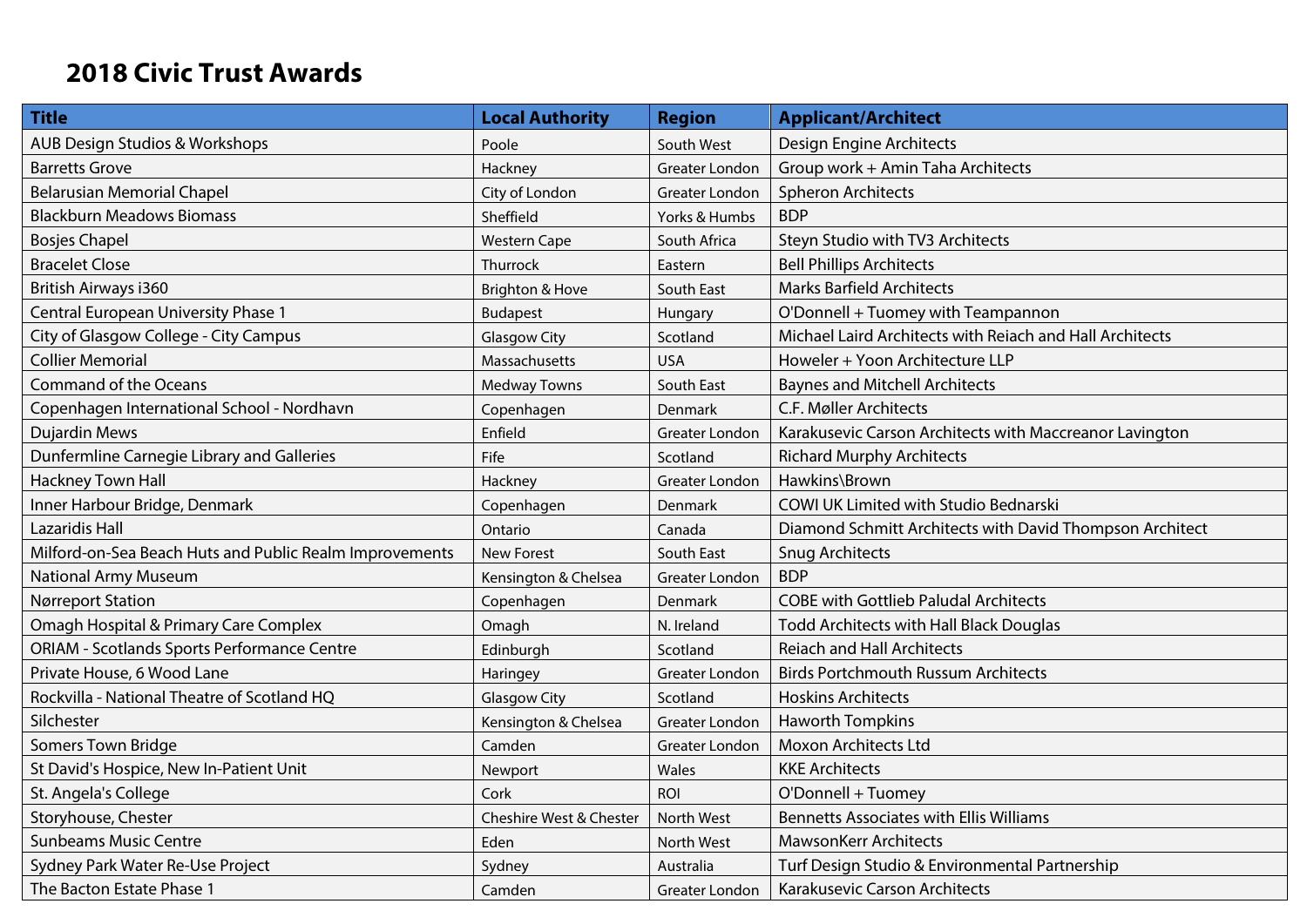| The Bartlett School of Architecture             | Camden           | Greater London       | Hawkins\Brown                                                        |
|-------------------------------------------------|------------------|----------------------|----------------------------------------------------------------------|
| The Boilerhouse                                 | Runnymede        | South East           | Cartwright Pickard                                                   |
| The British School, Barra, Rio de Janeiro       | Rio de Janeiro   | <b>Brazil</b>        | John McAslan + Partners with Homero Fonseca Pulcherio Arquitectura   |
| The Charterhouse                                | City of London   | Greater London       | <b>Eric Parry Architects</b>                                         |
| The Garden Museum                               | Lambeth          | Greater London       | Dow Jones Architects                                                 |
| The King's School, Canterbury - Kingsdown House | Canterbury       | South East           | <b>Walters &amp; Cohen Architects</b>                                |
| The Point                                       | East Hampshire   | South East           | Ayre Chamberlain Gaunt                                               |
| Timekeepers Square                              | Salford          | North West           | <b>Buttress Architects</b>                                           |
| Tsinghua Ocean Center                           | Shenzhen         | China                | OPEN Architecture with Shenzhen Institute of Building Research CoLtd |
| University of Birmingham Indoor Sports Centre   | Birmingham       | <b>West Midlands</b> | Lifschutz Davidson Sandilands                                        |
| Vajrasana Buddhist Retreat Centre               | St Edmundsbury   | Eastern              | <b>Walters &amp; Cohen Architects</b>                                |
| <b>Warwick Hall Community Centre</b>            | West Oxfordshire | South East           | <b>Acanthus Clews Architects</b>                                     |

### **2018 Civic Trust Pro Tem Awards**

| <b>Title</b>                                      | <b>Local Authority</b> | <b>Region</b>  | <b>Applicant/Architect</b>                             |
|---------------------------------------------------|------------------------|----------------|--------------------------------------------------------|
| Blade                                             | Kingston-upon-Hull     | Yorks & Humbs  | Hull UK City of Culture 2017 with NK Projects (UK) Ltd |
| <b>Blue House Yard</b>                            | Haringey               | Greater London | Jan Kattein Architects                                 |
| <b>Dulwich Pavilion</b>                           | Southwark              | Greater London | IF DO                                                  |
| Serpentine Pavilion 2017 designed by Francis Kéré | Westminster            | Greater London | Serpentine Galleries with Kéré Architecture            |

# **2018 Civic Trust AABC Conservation Awards**

| Title                                               | <b>Local Authority</b> | <b>Region</b>        | <b>Applicant/Architect</b>                                        |
|-----------------------------------------------------|------------------------|----------------------|-------------------------------------------------------------------|
| Quay Place - Regeneration of St Mary at the Quay    | Ipswich                | Eastern              | The Churches Conservation Trust with Molyneux Kerr Architects     |
| Lightwoods Park & House                             | Sandwell               | <b>West Midlands</b> | SMBC Urban Design - Architects Unit with Donald Insall Associates |
| Lye & Wollescote Cemetery Chapels                   | <b>Dudley</b>          | <b>West Midlands</b> | Brownhill Hayward Brown (BHB)                                     |
| Poplar Baths                                        | <b>Tower Hamlets</b>   | Greater London       | Guildmore Ltd with Pringle Richards Sharratt                      |
| St Mary's Church, Nantwich                          | <b>Cheshire East</b>   | North West           | <b>Donald Insall Associates</b>                                   |
| The Open Gallery                                    | Dundee City            | Scotland             | James F Stephen Architects                                        |
| The Restoration of St Edward's Presbytery, Ramsgate | Thanet                 | South East           | Thomas Ford & Partners                                            |
| The Samuel Worth Chapel                             | Sheffield              | Yorks & Humbs        | <b>Walker Cunnington Architects</b>                               |
| Warminghurst Holy Sepulchre Roof Repairs            | Horsham                | South East           | Nicola Westbury Architect                                         |